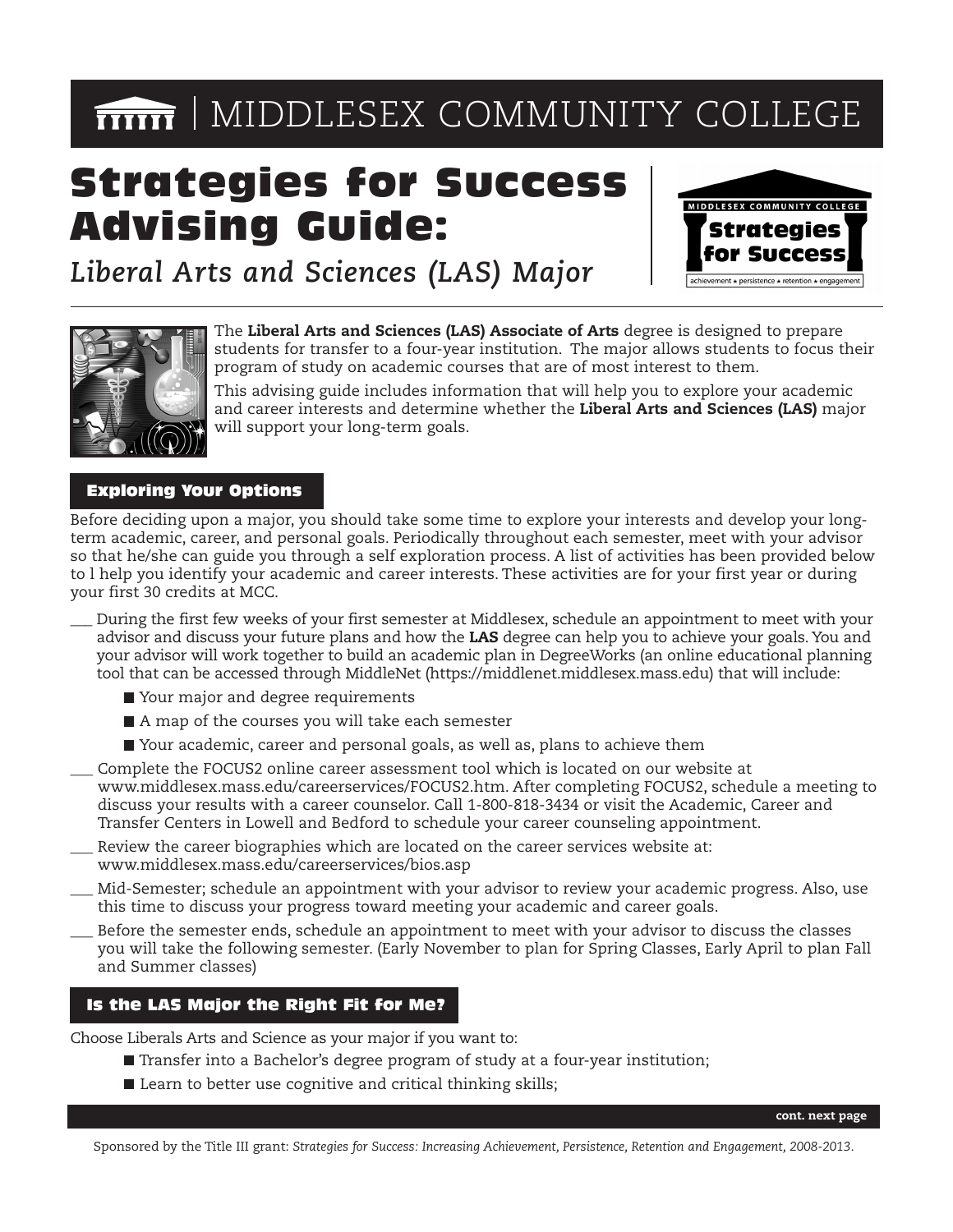

# Strategies for Success

Advising Guide: *Liberal Arts and Sciences (LAS) Major*

- **Learn to communicate and interact with others more clearly and convincingly;**
- **Focus your program of study on those academic courses that most interest you**

#### **LAS Self-Assessment Activity:**

If you are still unsure about whether to choose Liberal Arts and Science as your major, try this quick survey.

- Do you have a specific concentration you want to pursue? \_\_\_Yes \_\_\_No
- Do you plan to complete a broad range of courses?  $\Box$  Yes  $\Box$  Yes  $\Box$  No
- Do you want flexibility in selecting courses while completing your degree? \_\_\_\_\_\_\_\_\_\_Yes \_\_\_\_No
- Do you think you may decide to transfer to a Bachelor's degree program? \_\_\_\_\_\_\_\_\_\_\_\_\_\_\_\_\_\_\_\_\_\_\_No
- Do you want to explore several areas of study before you define your major? \_\_\_\_\_\_\_Yes \_\_\_\_No
- Are you undecided about your major and want to keep your options open? \_\_\_\_\_\_\_\_\_Yes \_\_\_\_No
- Do you have many academic subject interests and enjoy learning? The many academic subject interests and enjoy learning?

*If you responded YES to 4 or more questions, LAS may be a good choice for you!*

### LAS Program Outcomes

Graduates of the program are prepared to:

- Use knowledge acquired at MCC as a foundation for continued study and/or practical application;
- Interpret and analyze information in order to engage in critical thinking and problem solving;
- Communicate, use information, and employ technology effectively;
- Communicate an understanding of the world from a global perspective;
- Demonstrate social responsibility within the college community;
- Demonstrate the capacity for on-going personal and professional development

## Advising Notes

#### **The LAS Major will allow you to take a variety of courses such as:**

*Anatomy and Physiology, Anthropology, Art, Biology, Chemistry, Communications, Economics, English, Environmental Science, Ethics, Geography, Government, History, Humanities, Languages, Mathematics, Music, Philosophy, Physics, Psychology, Religion, Sciences and Theatre*

#### **In the LAS Major there are Concentrations which you may follow. They are:**

*Communications, Fine and Performing Arts (Fine Arts, General, Theatre and Music), Global Studies, Graphic Design, Human Services, Life Science, Physical Sciences, Psychology, Studio Art and World Languages.* You can choose to specialize in one of the Concentrations above, or you can choose your own "concentration" of academic courses under the umbrella of the LAS degree.

# The Career Path

The LAS major provides the foundation for a Bachelor's Degree, which will then lead you on your path to further study or to a career. LAS courses help you develop important skills that can be transferred into the world of work, such as skills in communication, problem-solving, working with people, and cross-cultural understanding. Many of these skills are the same ones that prospective employers have identified as skills they value and see as potentially relevant to almost any career. You might plan to take certain courses to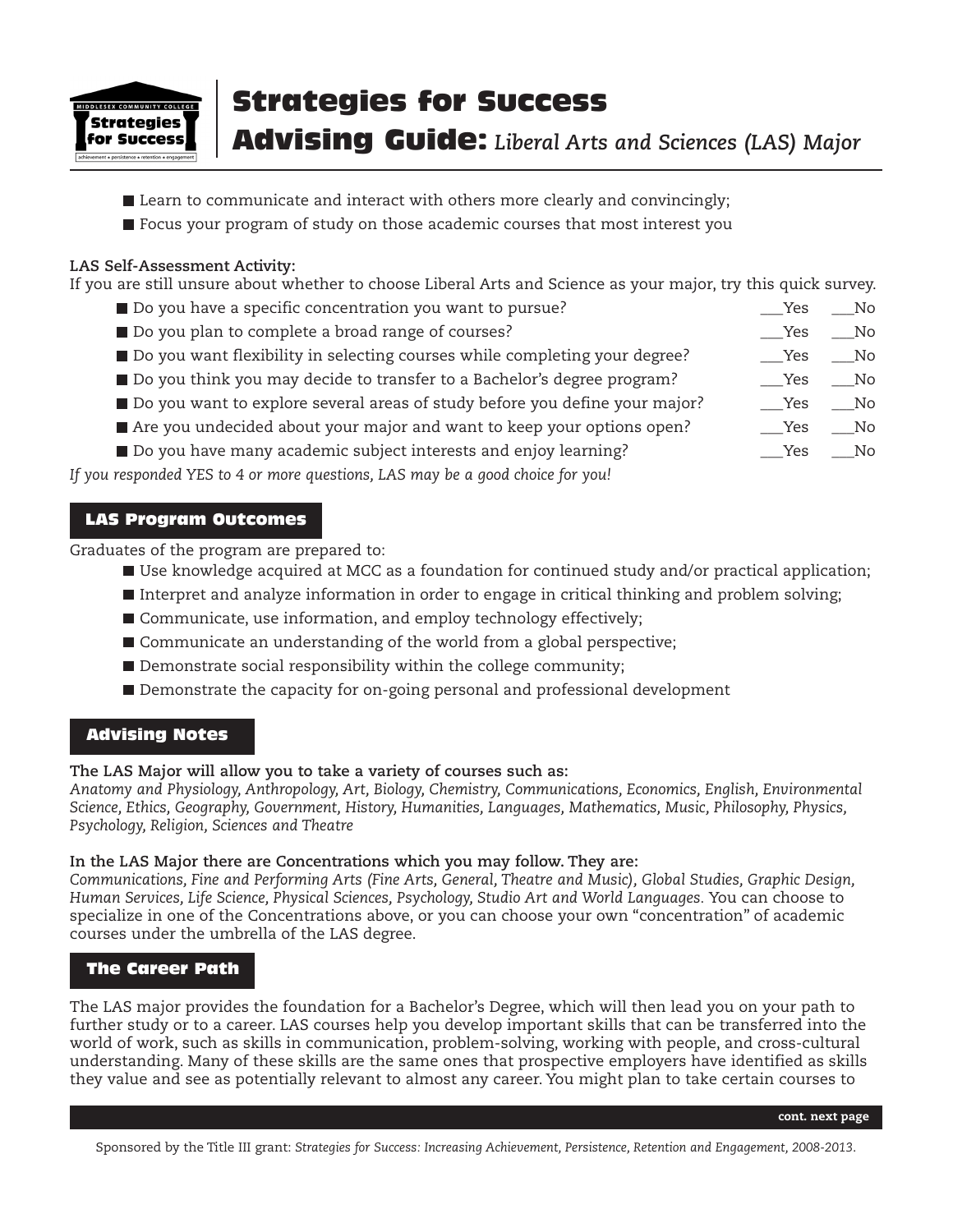

# Strategies for Success

Advising Guide: *Liberal Arts and Sciences (LAS) Major*

strengthen a certain set of skills that you would like to market to an employer.

#### **Career Planning Activities:**

- \_\_\_ Work with your advisor to create a Career Plan. As a student who is on the Career Path, your focus should be on building your skill-set and marketing yourself for a job.
- Work with an MCC career counselor who can help you create a resume and cover letter. Find an internship to enhance your skills and establish some work experience. Call 1-800-818-3434 or visit the Academic, Career and Transfer Centers in Lowell and Bedford to schedule your career counseling appointment.
- \_\_\_ Continue to work with an MCC career counselor who can help you with interview skills and job search techniques. Schedule an appointment with your advisor to follow up on your career plan.

## The Transfer Path

The LAS degree is primarily a transfer degree. For the most part the courses you will take are the ones a four-year college or university would want you to have before transferring. Remember that many universities require a minimum GPA for transfer eligibility, and may not accept any grades lower than a C-. Students should check the requirements of the transfer institution and schedule a transfer counseling appointment with an advisor in the Academic, Career and Transfer Center to discuss specific program planning. The LAS degree qualifies for *MassTransfer,* www.mass.edu/masstransfer, which guarantees credit transfer to Massachusetts State Universities.

The transfer process can be complex. A transfer counselor can help you with this process, especially to plan course selections in accordance with your intended Bachelor's Degree major and transfer institution.

#### **Common Transfer Institutions:**

In recent years, 60% of the transfer students at Middlesex have transferred to UMass Lowell; 11% to Salem State University and 8% to UMass Boston. Other transfer colleges include UMass Amherst, Northeastern University, Rivier College, Suffolk University, Worcester State University and Framingham State University, among others.

#### **Transfer Planning Activities:**

- Work with your advisor to create a Transfer Plan. Identifying and applying to a Bachelor's Degree program will be your focus. You'll need to research academic programs of interests, colleges that offer these programs and be aware of deadlines for admissions, financial aid, and housing deposits (if you are interested on living on campus). The transfer process can be complex. Your advisor and transfer counselor can help you with this process.
- Schedule an appointment to meet with an advisor to learn about the transfer programs that are available to you as an MCC student, such as *MassTransfer*, transfer/articulation agreements with other colleges, and other programs. Also, ask about the Common Application and the benefits of using this form. Call 1-800-818-3434 or visit the Academic, Career, and Transfer Centers in Lowell or Bedford to schedule your transfer counseling appointment.
- If the transfer institution that you are applying, to requires that you write a personal statement, make an appointment with a tutor in the writing center to help you edit and review your essay. Remember the personal statement reflects who you are as a student and is also a sample of your writing ability.
- Look for transfer scholarships that may be available. Consider applying to the MCC Foundation Scholarships. The deadlines for these MCC scholarships are typically at the end of the fall semester.

**cont. next page**